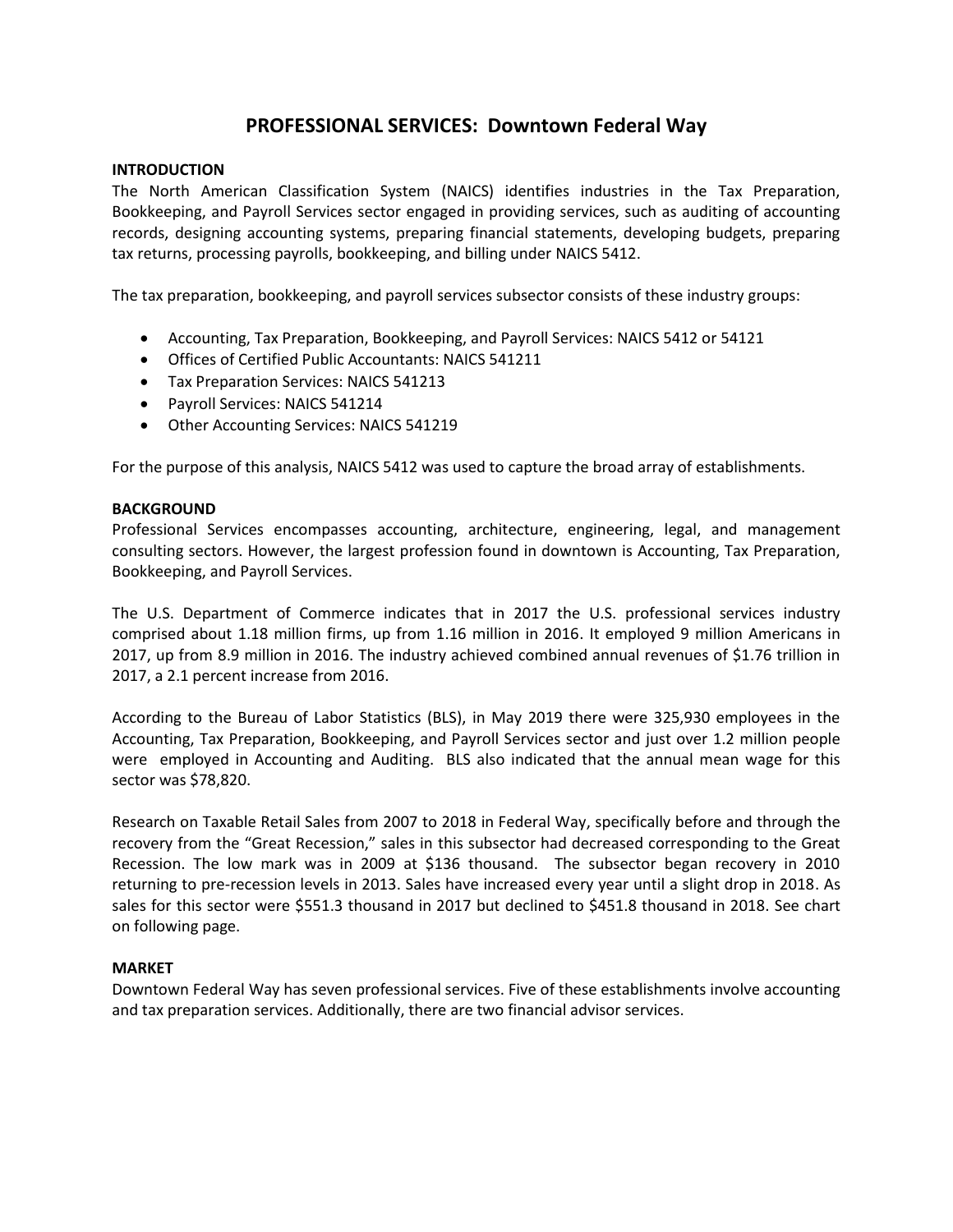

**NOTE:** In thousands.

## **TRENDS**

There are several trends that impact this sector nationally, statewide, and locally.

Accounting firms and accountants will face challenges caused by new technology, platforms, services, and changing customer expectations. According to a 2018 article by Forbes, in 2020, labor-intensive tasks like tax preparation, payroll, audits, and banking will be fully automated. Forbes also reported that by 2026, the global market for accounting software will have a value of \$11.8 billion. Accountants can stay competitive and optimize their skills by integrating services such as business advising and cash flow consulting into their accounting practice.

For investment services, technology has posed threats as well. The Bureau of Labor Statistics reports that employment for personal financial advisors is projected to grow 15 percent from 2016 to 2026, much faster than the average for all occupations. As the population ages and life expectancies rise, demand for financial planning services will increase.

## **SOURCES**

- U.S. Dept. of Labor, Bureau of Labor **Statistics**
- U.S. Dept. of Commerce, Census Bureau
- City of Federal Way
- ESRI
- Federal Reserve Bank of St. Louis
- Forbes
- North American Industry Classification System

 Washington State Department of Revenue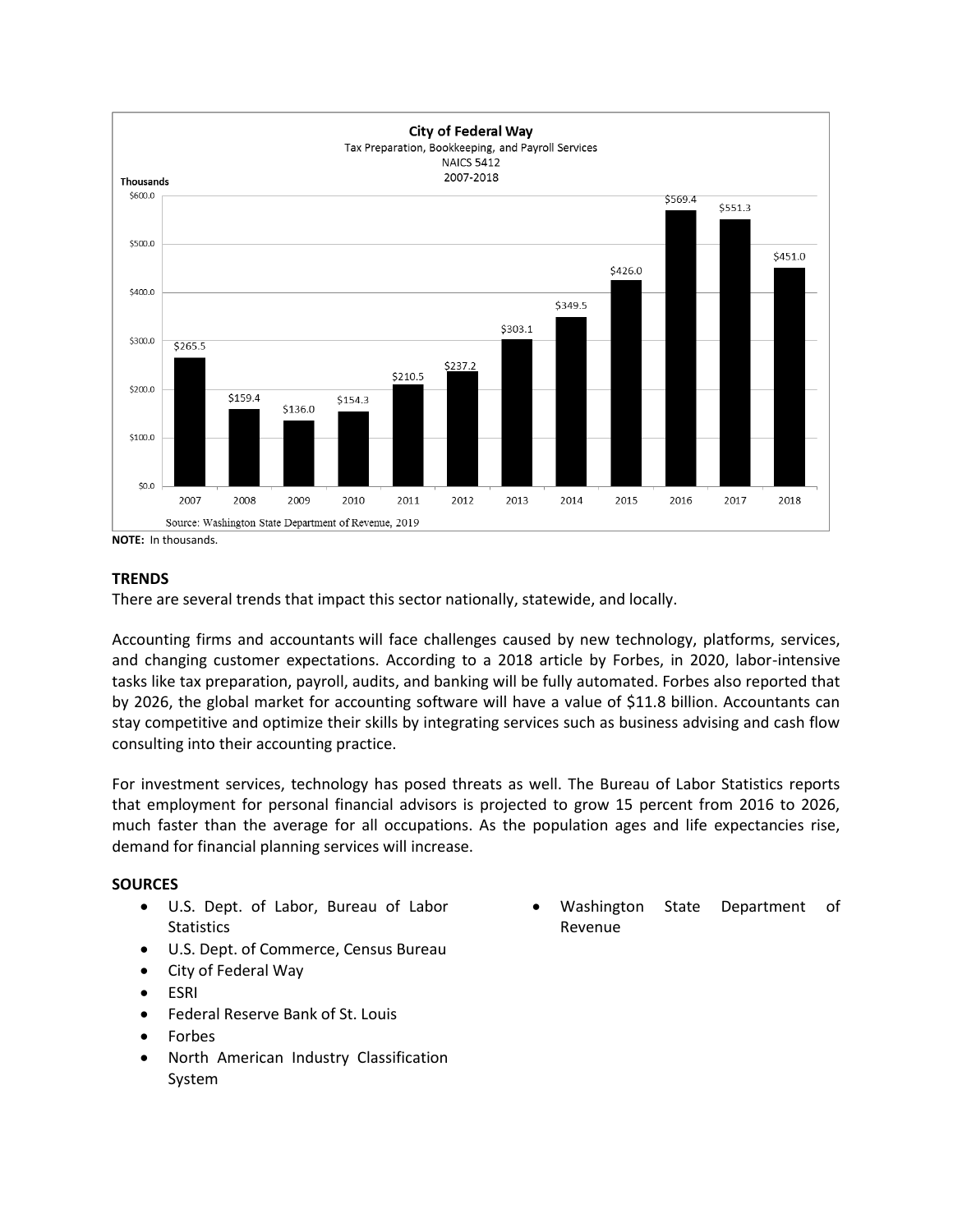



This map is intended for use as a graphical representation. The<br>City of Federal Way makes no warranty as to its accuracy.<br>**Aerial Photo: May 2018**<br>Date Published: June 2019